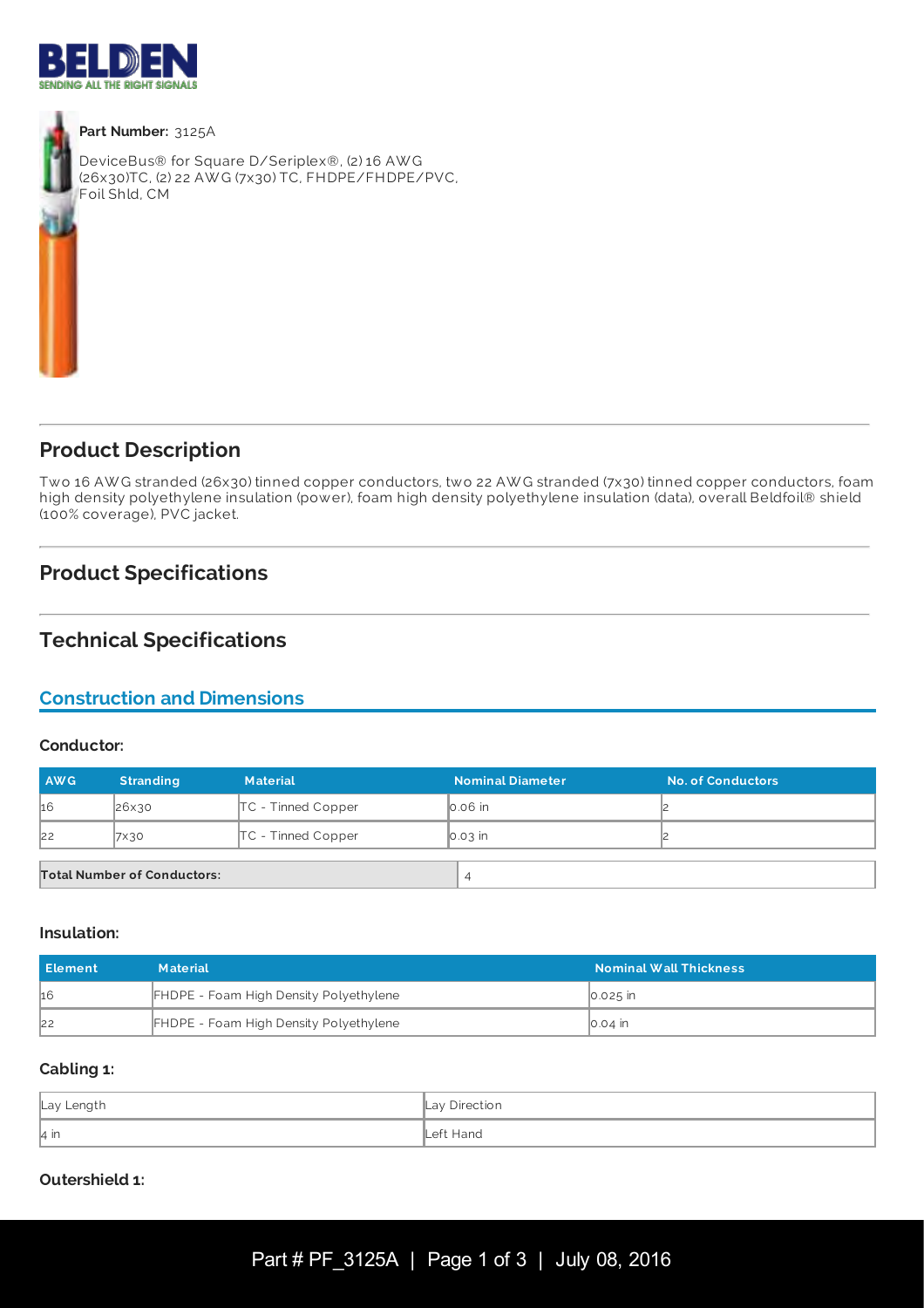|      | <b>Type Material</b>            | <b>Material Trade</b><br><b>Name</b> | <b>Drainwire</b><br><b>Material</b> | <b>Drainwire</b><br><b>Diameter</b> | <b>Drainwire</b><br>AW <sub>G</sub> | <b>Drainwire Construction n</b><br>x D |
|------|---------------------------------|--------------------------------------|-------------------------------------|-------------------------------------|-------------------------------------|----------------------------------------|
| Tape | Aluminum Foil-Polyester<br>lape | Beldfoil®                            | $\mathsf{ITC}$ - Tinned<br>Copper   | $\vert$ 0.03 mm                     | 122                                 | $7x30$ mm                              |

## **Outerjacket 1:**

| <b>Material</b>                 | <b>Nominal Diameter</b> | <b>Separator Material</b> |
|---------------------------------|-------------------------|---------------------------|
| <b>PVC</b> - Polyvinyl Chloride | $ 0.368 $ in            | Foamed Polypropylene Tape |

# **Electrical Characteristics**

## **Conductor DCR:**

| l Element | <b>Nominal Conductor DCR</b> | Nominal Outer Shield DCR |
|-----------|------------------------------|--------------------------|
| 16 AWG    | ∥4.49 Ohm⁄1000ft             | ∦16 Ohm⁄1000ft           |
| $22$ AWG  | 18.1 Ohm/1000ft              |                          |

## **Capacitance:**

| <b>Element</b> | <b>Nom. Capacitance Conductor to Conductor</b> | Nom. Capacitance Conductor to Shield |
|----------------|------------------------------------------------|--------------------------------------|
| $22$ AWG       | $g$ pF/ft                                      | $16$ pF/ft                           |
| $16$ AWG       | $16$ pF/ft                                     | 28 pF/ft                             |
| $22$ AWG       |                                                |                                      |
| 16 AWG         |                                                |                                      |

## **Delay:**

| Nominal Velocity of Propagation (VP) [%] | <b>Nominal Velocity of Propagation (VP) Description</b> |
|------------------------------------------|---------------------------------------------------------|
| 78 %                                     | <b>16 AWG</b>                                           |
| 78 %                                     | $ 22 \text{ AW}$ G                                      |

## **Voltage:**

| Non-UL Voltage Rating | <b>UL Description</b> | UL Voltage Rating |
|-----------------------|-----------------------|-------------------|
| 350 V RMS             | ⊮C.                   | 300 V RMS         |
|                       | IC L2                 | <b>150 V RMS</b>  |

## **Use**

| Max Recommended Pulling Tension: | 85 lbs |
|----------------------------------|--------|

# **Safety**

| UL Flammability: | UL1685 UL Loading |
|------------------|-------------------|

# **Temperature Range**